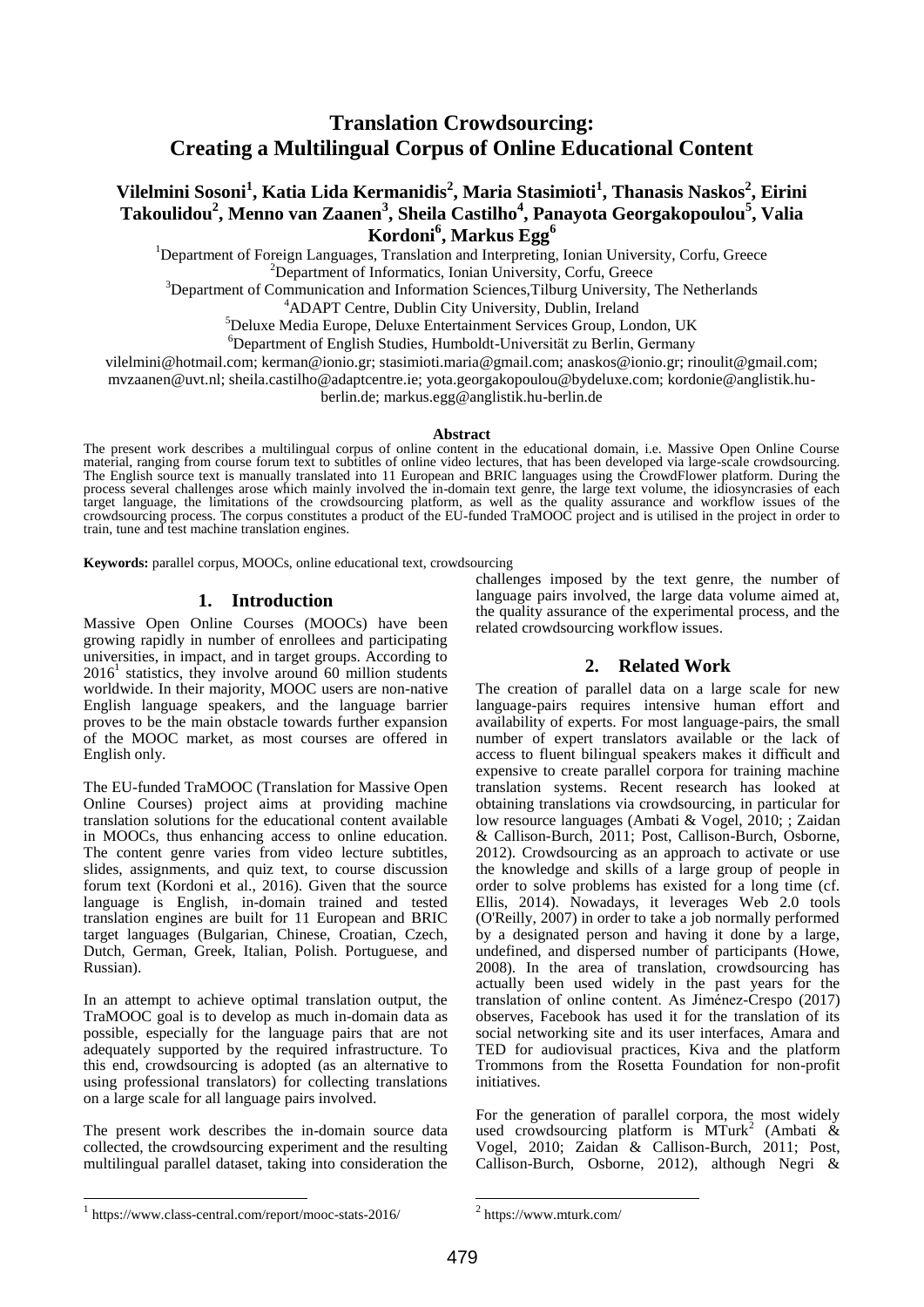Mehdad  $(2010)$  used CrowdFlower<sup>3</sup> for the creation of a bilingual Textual Entailment corpus for the English/Spanish language pair taking advantage of an already existing monolingual English RTE corpus.

Although the benefits from collecting corpora using crowdsourcing techniques are numerous, gathering data is cheap, quick to acquire, and varied in nature, it does not go without carrying risks such as quality control and workers that try to "game" the system.

Taking the pros and cons into account, the present work extends previous work by using the CrowdFlower platform for the translation of both formal and informal English sentences of educational content to both low- and high-resource languages (11 European and BRIC target languages) and by applying various quality measures and features.

## **3. Source Data**

The source data are comprised of online educational course material in English. More specifically, they contain lecture subtitles and quiz assessment text (considered henceforth *formal* text), and course forum discussion text that students share among themselves and/or the instructor for posting questions, clarifications, opinions etc. (considered henceforth *informal* text). The topics of the courses varied from technical (e.g. Finance) to humanities (e.g. Future of Storytelling).

## **3.1 Data Sources**

The English source text comes from several different channels. Henceforth, a 'segment' is a piece of text between two consecutive CR/LF characters.

**Iversity.org.** A large part of the dataset (~35,000 segments), formal and informal, originated from the MOOC provider Iversity.org.

**Videolectures.NET.** Videolectures.NET is a library of online educational video lectures. 800 segments of lecture subtitles (formal text) of the 'Complexity Science' course were included in our dataset.

**Coursera.** 27,000 segments originated from subtitles of online courses provided by Coursera (formal text). The number of courses exceeded 280, and varied between 'Web Applications', 'Public Policy', and 'Art History'.

**QED.** 28,000 segments were transcripts of video lectures (formal text) selected from the QCRI Educational Domain  $C$ orpus  $(QED)^4$ .

## **3.2 Data Description**

Regarding the formal text, several properties rendered its processing quite challenging. On the one hand, it exhibited a high frequency of domain specific terms and expressions, named entities, scientific formulas, and words unknown to crowdworkers, as well as to any system for posterior processing. On the other hand, the subtitle genre contained spontaneous speech properties, truncated sentences, elliptical formations, disfluencies, repetitions, interjections and fillers.

l

Example 1: *What? What? He's going to score, he's in! Whoops. And I've got, ooh, here we go.*

Example 2: *Sharing Economy is the way of build resources and get to go ahead on the path, where we got new creation, trust, together and we feel better for the responsibilities.*

Example 3: *Hello, Imstuding fashion design and my aim it's to become a sustainable and ethical fashion designer.* 

Regarding the informal text, it presented all the properties of social media text: slang, misspellings ("supa" instead of "super"), lexical variants, abbreviations, acronyms, multilingual tokens, unorthodox syntax structures, disfluencies, awkward word choices, and repetitions.

Example 4: *Puuurrrfect!*

Example 5: *truthfully , i have no idea how much i reason per day day.*

| <b>Course title</b>                     | No of segments |                 |
|-----------------------------------------|----------------|-----------------|
|                                         | Formal         | <b>Informal</b> |
| <b>Business Analysis</b>                | 378            | 5148            |
| Contemporary Architecture               | 258            | 5219            |
| Crystals and Symmetry                   | 144            | 3338            |
| Dark Matter                             | 379            | 4443            |
| <b>Gamification Design</b>              | 319            | 9121            |
| <b>Public Speaking</b>                  | 113            |                 |
| Web Design                              | 270            | 1523            |
| <b>Critical Thinking</b>                | 550            | 500             |
| Social Innovation                       | 550            | 500             |
| Monte Carlo Methods in<br>Finance       | 700            | 500             |
| Modeling and Simulation using<br>Matlah | 150            | 440             |
| Future of Storytelling                  | 550            | 460             |
| Total                                   | 4361           | 31192           |

Table 1: Segment size per course in the Iversity.org data.

# **3.3 Data Preparation**

In order for the data to be appropriately formatted for further processing, it had to undergo a preparation phase, which included:

**Conversion into plain text.** The text is freed from all markup and meta information, and converted into plain UTF-8 text format, using Python and UNIX-based shell scripts. Special characters were removed, along with non-

<sup>3</sup> https://www.crowdflower.com/

<sup>4</sup> http://alt.qcri.org/resources/qedcorpus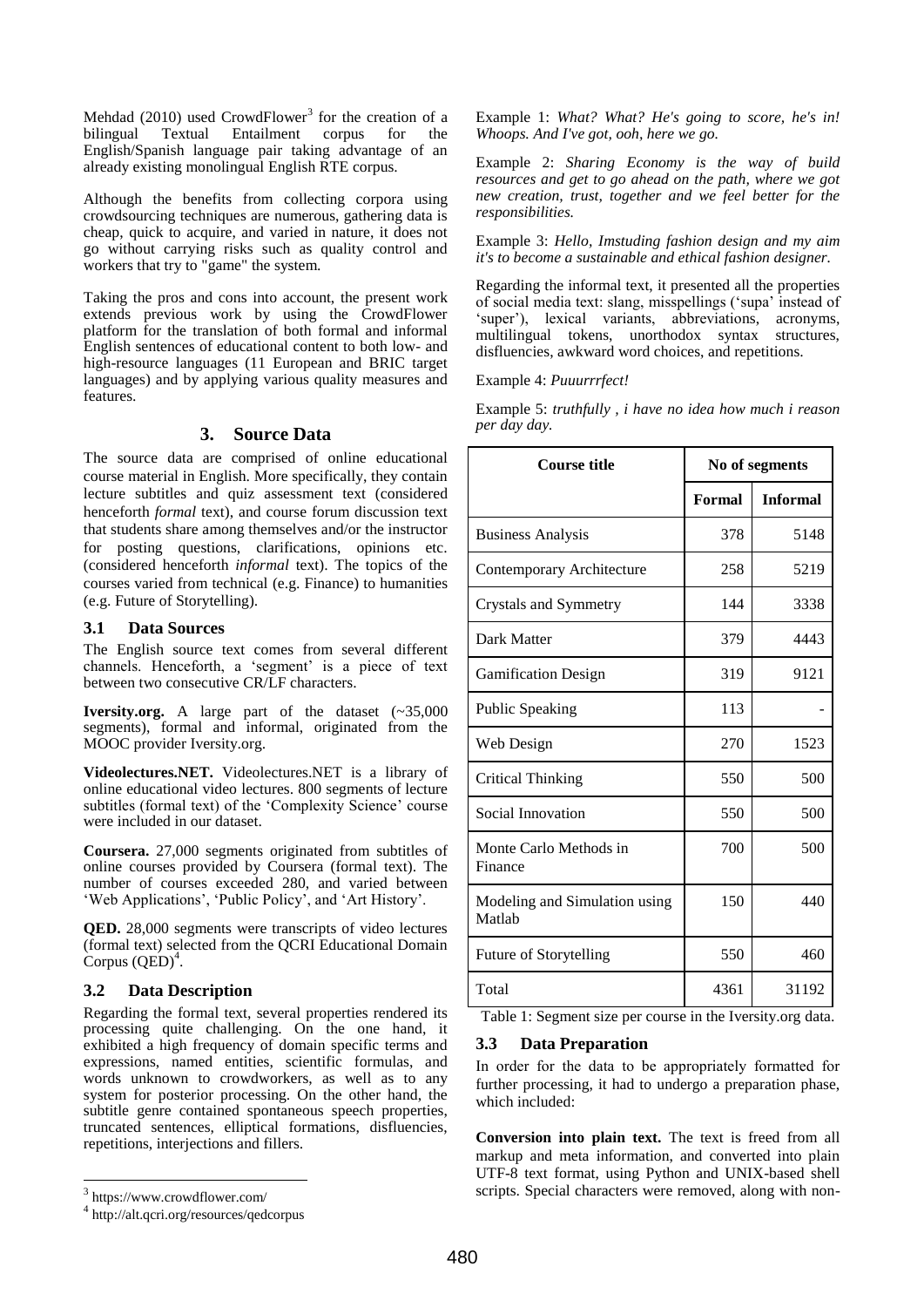content lines, and multiple or trailing whitespace characters.

**Tokenization, and sentence segmentation.** The plain text data was tokenized into words and punctuation. Correct segmentation involved the removal of incomplete segments, and/or of segments that contained multiple sentences.

### Example 6: *and often*

Example 7: *say the ... in the case of the peacock's tail , say,* 

Also, due to the subtitle transcription process, which was undertaken to a large extent by non-experts, and due to the presence of spoken language characteristics in the subtitle text (incomplete/unfinished sentences, intersentential change of topic), very often a segment includes the ending part of the previous sentence and the starting part of the next, as shown in the following example.

Example 8: *this is his name. Five years ago, whenever I took over as*

Scripts were built to deal with incorrect segmentation, although they were not completely error-free, because automatic deep understanding of the text was essential, but not feasible. The toolset is available online<sup>5</sup>.

**Markup of special elements.** Some textual elements, such as URLs and emoticons, are automatically replaced with special tags. This would ensure that translators would not try to translate these elements, whilst this abstraction is also considered beneficial for the MT systems, as the latter would be correctly trained to leave them untranslated.

**Data setup for the translation crowdsourcing activity**. A set of 5000 segments was selected to constitute the tuning and testing set for the upcoming machine translation experiments. These segments were taken from the pool of Iversity.org, and the entire set of Videolectures.NET segments, and were translated by at least two and at most three workers per target language for redundancy purposes. The rest of the segments were translated once per target language.

## **4. Crowdsourcing Experiments**

A total of 2050 workers participated in the crowdsourcing experiments, which took place from March to June 2017. They were given clear and detailed instructions, both general and target-language specific, on how to translate the English segments presented to them. Instructions contained specific examples to help workers deal with typical linguistic (e.g. the translation of acronyms, proper names etc.) or formatting (e.g. dealing with punctuation issues) challenges appearing in the text. Segments were presented in a stand-alone, out-of-context manner, but

workers were provided with the course title, when available, in order to get a better understanding of the context. No terminological lexicon was provided to them, as this was not feasible due to the vast number of diverse topics. In order to keep the crowdsourcing task as simple as possible, no further annotation was required by the workers, e.g. pertaining to the grammaticality of the input segment.

Quality assurance was supported by a test mode, where workers were asked to answer a set of test questions, i.e., choose the best translation for a source segment among three candidates. Thereby, the workers' accuracy level was determined. The test mode occurred before the first translation questions, but also during the entire process task for continuous monitoring of the workers' quality. Once the accuracy level of a worker dropped below a certain threshold, the workers could not continue working on the task. Additionally, the worker was blocked to continue working on other crowdsourcing experiments in the TraMOOC project.

Performing accuracy measurements this way is a tradeoff. Using question types that are different from those in the task allows workers to easily identify the test questions. Once these are answered correctly, the actual translations can, for example, be generated randomly. The results showed that some workers used hill-climbing with different accounts to collect the correct answers. The entire process of filling in the data can then be automated, resulting, obviously, in unusable translations.

To make sure that only correct translations were collected, close and constant, albeit to a large extent automated, monitoring of the workers' input proved to be the most important element for ensuring quality annotations, banning spammers and removing worthless input.

# **5. Multilingual Corpus of Online Educational Content**

The outcome of the crowdsourcing activity we launched on CrowdFlower was the collection of a large dataset of parallel corpora in the 11 languages of the project, although the number of segments varied per language (Figure 1). Participants who followed the instructions and showed competent behavior (no blank inputs, no random translations, accuracy above 80% threshold) were labeled "trusted" and their translations were accepted as such. As shown in Figure 1 below, the Italian and Croatian languages collected over 90,000 'trusted' translated segments. The Italian language collected the smallest amount of untrusted judgements (less than 2000 judgments) and the vast majority of Italian translated segments came from contributors located in Italy (~90%) of the participants). Regarding the Croatian language, the large amount of collected translations is considered a significant pillar of linguistic infrastructure, taking into consideration that there are no sufficiently large parallel corpora available, and that it is the most weakly NLPresource-supported language in the project. Due to malicious behavior of the contributors, the Croatian

l

<sup>5</sup> https://github.com/mixstef/tramooc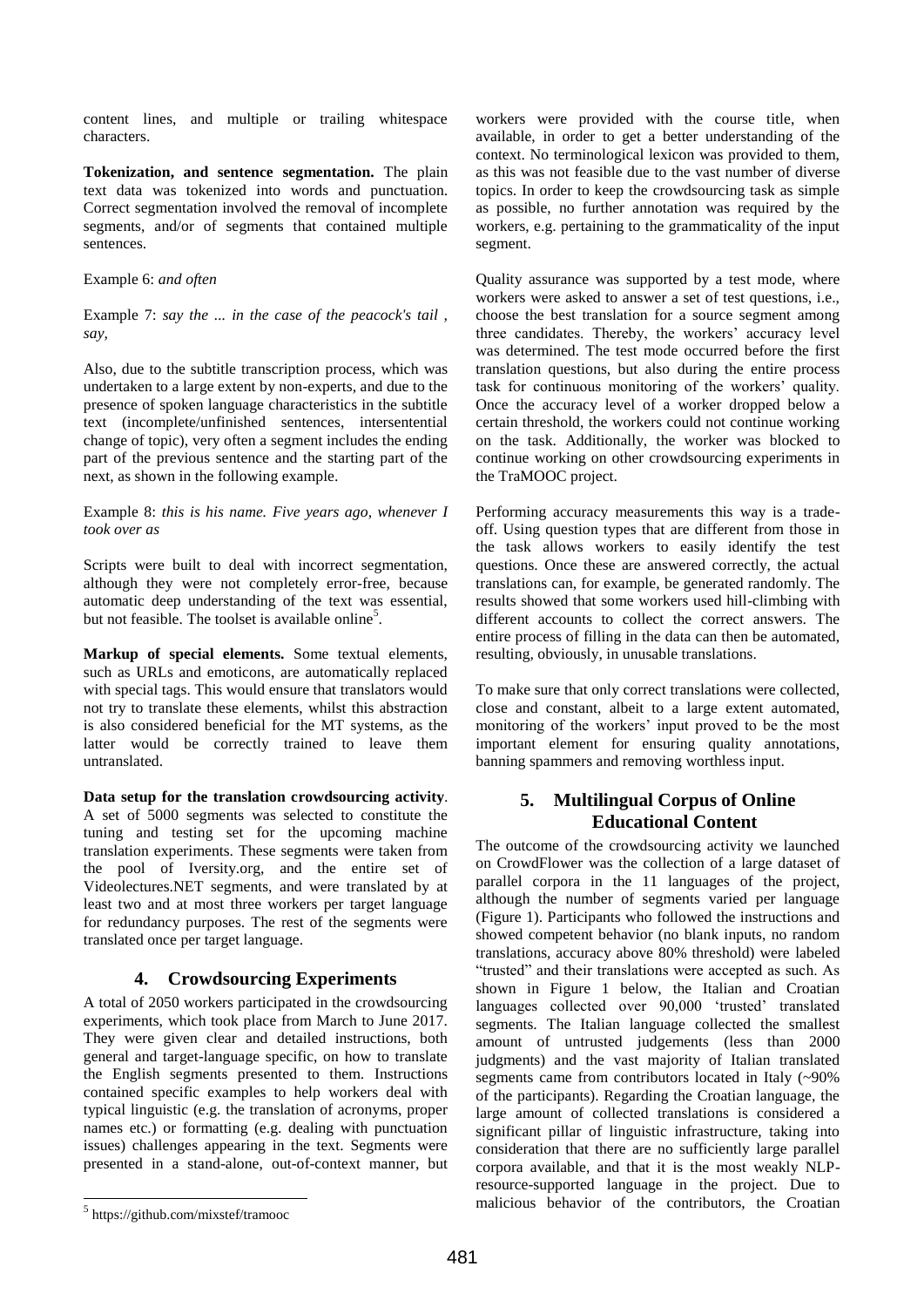language collected over 10,000 untrusted judgments. Another interesting result is that half of the contributors were from Serbia followed by Bosnia and Herzegovina in second place. Datasets for Russian and Portuguese followed suit with more than 80,000 translated segments. These languages collected ~8000 and ~6000 untrusted judgements respectively. In the Portuguese crowdsourcing task only crowd workers who were located in Portugal (40%) and Brazil (60%) took part, while in the Russian task there were mostly contributors located in the Russian Federation (~75%). Greek and Polish crowdsourced translations reached over 70,000 segments, which is a remarkable amount for such low-resource languages. The amount of untrusted judgements was relatively small for both languages (less than 5000 and 7000 respectively). In the first case, the majority of the contributors were from Greece (90%) and in the second case from Poland (85%). Bulgarian and Chinese tasks gathered ~60,000 segments. Regarding the Bulgarian language, the amount of collected data is quite satisfactory, taking into consideration that it is a low-resource language. The percentage of untrusted judgements was 10% and the contributors were from Bulgaria (~70%), FYROM (~12%) and the Russian Federation (~8%). The untrusted judgements for the Chinese language were around 7000. Most of the contributors were located in Hong Kong, followed by China, Malaysia and Taiwan. German and Czech translated segments were above 50,000. The untrusted judgments were around 7000 and 5000 respectively. In the first case, the contributors were from Germany (~80%), followed by contributors from Austria  $(-10\%)$ . In the second case, the contributors were from the Russian Federation, Poland, Czech Republic and Venezuela. For the Dutch language, however, we managed to collect only ~40,000 translations (less than half of Italian task), with ~1000 untrusted judgements. The contributors were mainly from the Netherlands (~50%) and Belgium (~40%).

Examples of trusted and untrusted segments are provided:

#### Trusted segments:

EN: *An interface is simply the point where two entities meet.*

EL: *Μια διεπαθή είναι απλώς ηο ζημείο όπου δυο ονηόηηηες ζυνανηιούνηαι*

EN: *And I get C d theta dt.* DE: *Und ich bekomme C d theta dt.*

#### Untrusted segments:

EN: *What Gamification, Game Thinking and Games are* EL: *What Gamification, ζκέψης παιχνίδι και ηα παιχνίδια είναι*

#### ΕΝ: *Nope, I am good*

DE: *Amet, quidem sit accusamus et eveniet, repudiandae culpa, quam aut*

The provision of partly translated sentences (example of the EN-EL language pair), Latin text (example of the EN-DE language pair) and blank translations were common

practices among "untrusted" contributors and such cases were spotted in all language pairs.

The language-specific workflow data serves as a means to assess the size of the crowd channels linked to the particular crowdsourcing platform. It turns out that, while certain languages are satisfactorily supported by crowd channels of workers that speak them, others are not. Furthermore, channel support is not aligned with Natural Language Processing (NLP) resource support. Languages satisfactorily equipped with NLP tools are not necessarily supported by large crowdsourcing channels (e.g. Dutch), and vice versa.



Figure 1: Number of trusted translated segments per target language.

As mentioned earlier, the primary use of the collected data is for developing translation engines for online course material. To this end, it was deemed particularly important to gather the data in the strongly supervised manner described earlier, so as to reach a satisfactory quality level that would prove beneficial for the MT systems (Behnke et al., 2018).

#### **6. Conclusion**

The multilingual corpus of online course material described in this article was developed manually in 11 languages via crowdsourcing. The challenges encountered due to the genre of the video lecture transcripts (i.e. spontaneous speech) and the social media forum text, as well as crowdsourcing workflow issues for some of the languages are presented. Language-specific workflow phenomena serve as an indication of the size of the crowd channels supported by the platform for every language.

Close monitoring of the crowdsourcing process proved to be key in addressing the aforementioned challenges, and ensuring the required quality threshold of the provided annotations. The process led to a satisfactory percentage of trusted judgements, resulting in a large-scale multilingual corpus of online course material. The corpus will be made available through the EU (according to the H2020 Open Research Data Pilot) for research purposes after the end of the project, and taking into account copyright restrictions imposed by each source.